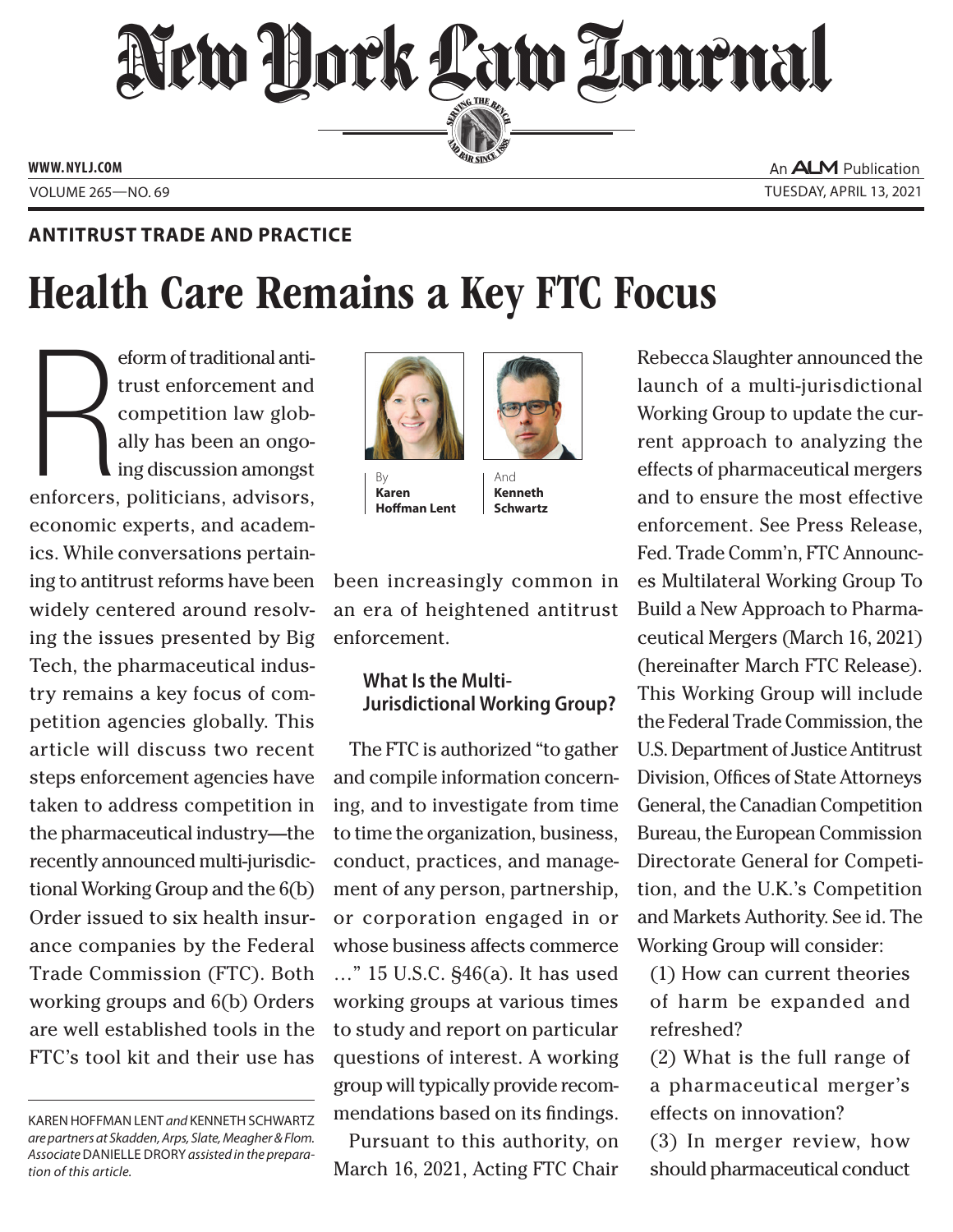such as price fixing, reverse payments, and other regulatory abuses, be considered? (4) What evidence would be needed to challenge a transaction based on any new or expanded theories of harm? (5) What types of remedies would work in the cases to which those theories are applied?

(6) What have we learned about the scope of assets and characteristics of firms that make successful divestiture buyers?

EU Commissioner Margrethe Vestager emphasized the importance of an "innovative and well-functioning pharmaceutical sector," welcoming the Working Group. See Press Release, Eur. Comm'n, Competition: The European Commission Forms a Multilateral Working Group with Leading Competition Authorities to Exchange Best Practices on Pharmaceutical Mergers (March 16, 2021).

Acting Chair Slaughter has expressed concern with the high volume of pharmaceutical mergers in the past few years, and the consequential skyrocketing of drug prices, as well as other anticompetitive conduct such as payto-delay arrangements. See *March FTC Release, supra.* For example, there were 1,276 pharmaceutical transactions with an aggregate value of \$411 billion in 2019, up from 1,230 transactions valued at \$298 billion in 2018. Jaimy Lee, *Drug Manufacturers Have Spent a Record \$342 Billion on M&A in 2019*, Market Watch (Dec. 10, 2019, 7:14 a.m.). In addition, the cost of brand-name oral prescription

Both working groups and 6(b) Orders are well established tools in the FTC's tool kit and their use has been increasingly common in an era of heightened antitrust enforcement.

drugs rose more than 9% a year from 2008 to 2016, with critics suggesting this increase in price cannot always be attributed to innovation. See Alison Kodjak, *Prescription Drug Costs Driven by Manufacturer Price Hikes, Not Innovation*, NPR (Jan. 7, 2019, 5:04 p.m.).

The announcement of the multijurisdictional Working Group may foreshadow the approach a Democrat-led FTC likely will take towards pharmaceutical mergers in the near future. Pharmaceutical companies should anticipate even more vigorous antitrust enforcement from the FTC, potentially focused on novel theories as well as continuing interest on the debate around remedies (divestitures) and whether they have adequately addressed competition concerns. Acting Chair Slaughter suggested that the Working Group will also evaluate already approved and consummated mergers not only to inform future approaches to pharmaceutical mergers, but also to take corrective action on consummated mergers if necessary.

#### **Current Approach to Mergers**

The FTC's current approach to pharmaceutical mergers often results in a merger being approved on the condition that the parties agree to divest overlapping products in concentrated product areas or where the overlapping products are uniquely close substitutes. Acting Chair Slaughter has argued that this approach does not thoroughly account for the future effects on innovation. For example, in *AbbVie*, the Commission found that the acquisition of Allergan by AbbVie would result in harm to consumers in the market for treatment of exocrine pancreatic insufficiency (EPI), and moderate-to-severe Crohn's disease. See *AbbVie, Docket No. C-4713*, (F.T.C. Sept. 3, 2020). The proposed consent agreement required AbbVie and Allergan to divest Allergan's assets related to the EPI drugs and the assets related to Crohn's disease drug Brazikumab. See id. at 15-16. The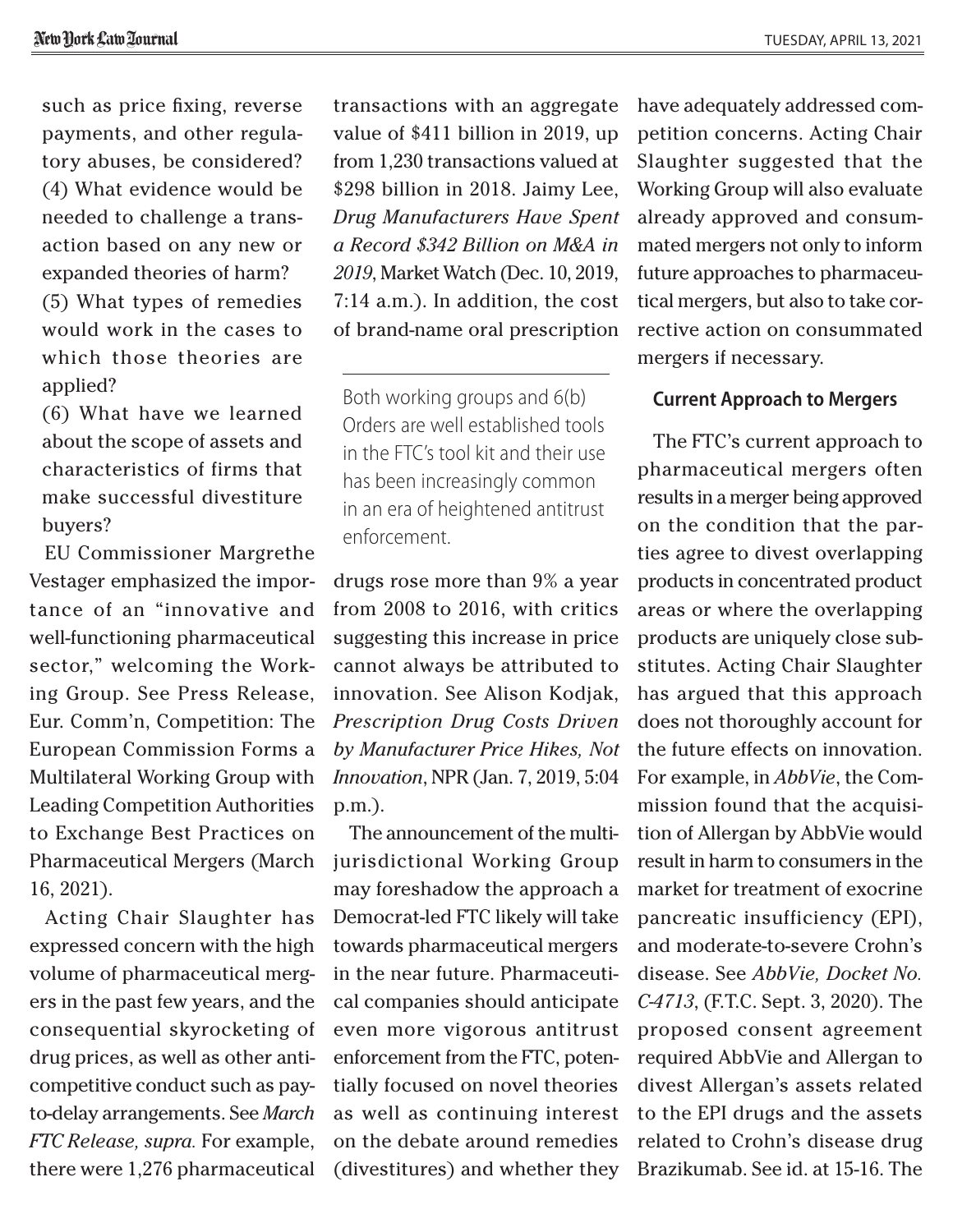#### New York Law Tournal

Commission approved this consent agreement 3-2. See id. at 33. Acting Chair Slaughter stated that the Commission did not thoroughly investigate the effects of the merger on innovation, and proposed that it should gather evidence relevant to analyzing innovation competition at the earliest stage possible in an investigation. See Dissenting Statement of Commissioner Slaughter at 2, AbbVie, Docket No. C-4713 (F.T.C. May 5, 2020). Notably, the concerns raised in her dissent appear to be reflected in the topics the multijurisdictional Working Group will be considering.

Commissioner Chopra, who joined Acting Chair Slaughter in multiple merger dissents during the Trump administration, has also expressed concern with the traditional approach taken by the FTC in evaluating pharmaceutical mergers. For example, the FTC voted to settle allegations that Mylan's proposed acquisition of Pfizer's generic drug business is unlawful with a requirement that the companies divest seven individual products. See *In the Matter of Pfizer/Mylan N.V., Docket No. C-4727* (F.T.C. Oct. 30, 2020). Commissioner Chopra criticized the settlement, stating that the Commission's status quo approach and the lack of litigation "creates the strong impression that the FTC simply look[s] to strike settlement deals involving individual product divestitures." See Dissenting Statement of Commissioner Chopra at 2, In the Matter of Pfizer/Mylan N.V., Docket No. C-4727 (F.T.C. Oct. 30, 2020). Commissioner Chopra further argued that the approach misses some of the fundamental elements of how firms compete in the industry. Id. at 5.

The FTC recently published clarification stating that the temporary suspension of granting early termination does not apply in two circumstances.

It is important to acknowledge that, while the multi-jurisdictional Working Group aims to re-evaluate current theories of harm in efforts to capture more mergers, the U.S. courts and Agency guidelines have an established framework for evaluating mergers. While some critics have discussed the need to reverse court decisions and update relevant antitrust laws, the FTC is limited to enforcing the law as it currently stands.

### **FTC 6(b) Orders to Health Insurance Companies**

In addition to authorizing working groups, Section 6 of the FTC Act empowers the Commission to require an entity to file "'annual or special … reports or answers in writing to specific questions'

to provide information about the entity's 'organization, business, conduct, practices, management, and relation to other corporations, partnerships, and individuals.'" See Fed. Trade Comm'n, A Brief Overview of the Federal Trade Commission's Investigative, Law Enforcement, and Rulemaking Authority (October 2019) (alteration in original) (citing 15 U.S.C. §46(b)). The FTC does not need to have a specific law enforcement purpose to conduct such studies. Id. These socalled 6(b) studies have become increasingly popular—for example, in recent years, the FTC employed 6(b) studies to explore the impact of non-HSR reportable transaction by large technology companies and how social media and streaming series use consumer data. See Press Release, Fed. Trade Comm'n, FTC Issues Orders to Nine Social Media and Video Streaming Services Seeking Data About How They Collect, Use, and Present Information (Dec. 14, 2020). No public action has come from these studies to date.

In January, the FTC announced that it is conducting another 6(b) study in the health care space. See Press Release, Fed. Trade Comm'n, FTC To Study the Impact of Physician Group and Healthcare Facility Mergers (Jan. 14, 2020). The Commission